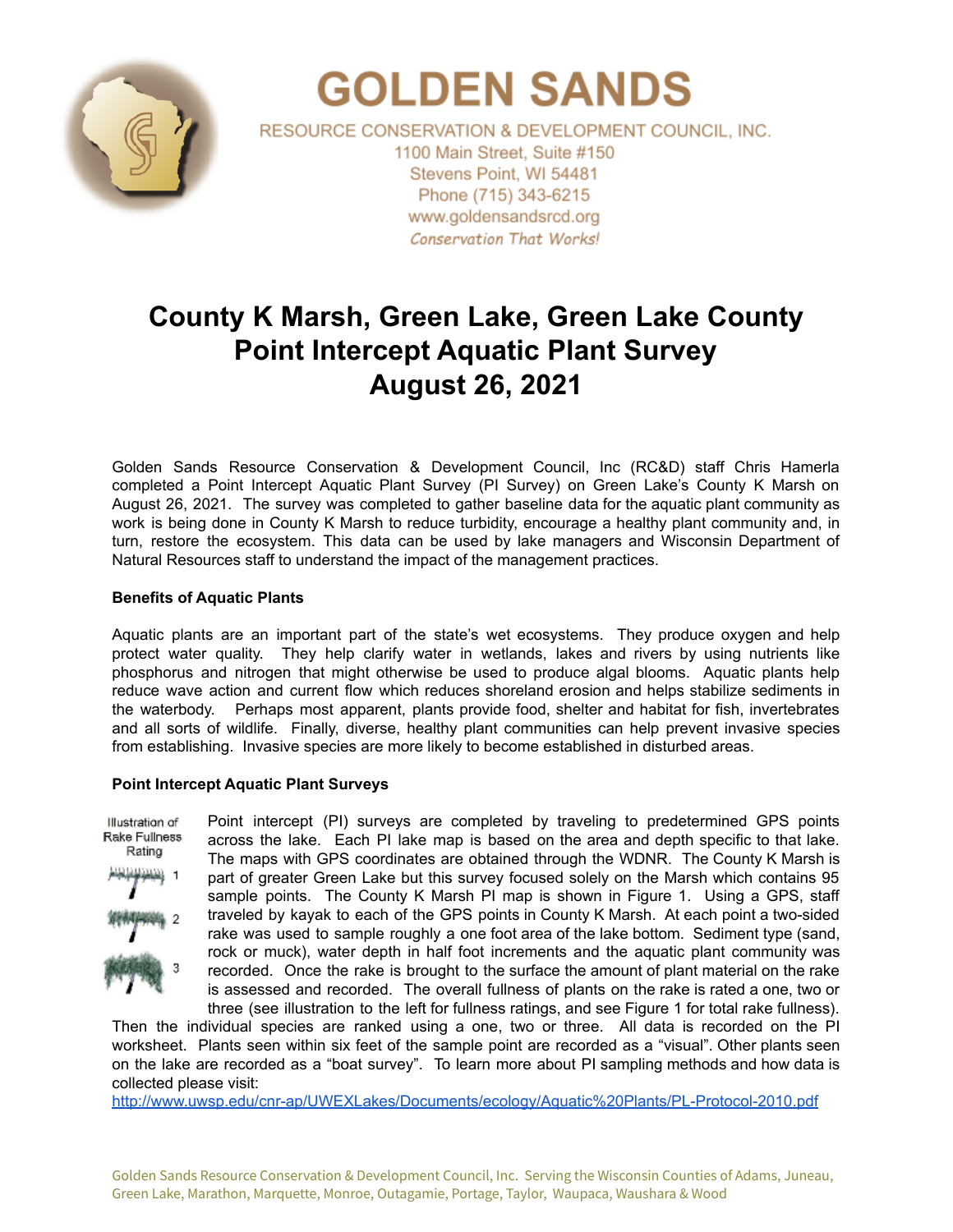*Frequency of occurrence* is the percentage of time a species is found out of the total number of points sampled. Not all sample points are capable of supporting plant growth. *Littoral frequency of occurrence* is how often a species is found out of the total number of points that support plant growth. (Shown in Table 1) The deepest depth where plant growth is found is called *maximum depth of plant growth*. *Species richness* is the total number of different species found on the rake while sampling points. *Floristic Quality Index (FQI)* is the ranking of the plants in the lake that compares to an undisturbed lake. The higher the FQI the closer the plant community is to that of an undisturbed system. Approximately 250 lakes across Wisconsin are used to calculate the statewide and ecoregion averages for comparison. Table 2 summarizes the lake's littoral frequency of occurrence, maximum depth of plant growth, species richness and FQI.

It should be noted that plant species may differ from year to year on the following Table 1. GPS coordinates are accurate only within twenty feet and plant communities can shift. Table 1 represents only those species which were detected on the rake during the survey.

### **Survey Observations**

Three species were collected on the sampling rake during the survey (*Stuckenia pectinata, Nymphaea odorata and Vallisneria americana*). Though not observed in 2021, *Potamogeton crispus* and *Ceratophyllum demersum* had been observed in 2020. While *Vallisneria americana* was present on the sample rake, it was only a portion of a leaf. It is not clear if this sample had floated in from the main body of Big Green Lake or if this sample was indeed a rooted specimen. It should also be noted that Table 2 shows a maximum depth of plant growth to be four feet. That data is based off point 254 which is located near the County K bridge. The water is slightly clearer in that location. The plant was Nymphaea odorata and was on the edge of a large colony.

All carp exclusion fenced areas and areas with turbidity curtains had sections that were dislodged or had fallen down. Carp were observed sporadically throughout County K Marsh and several dozen were seen against the marsh side of the barrier at the County K bridge.

| <b>Common Name</b> | <b>Scientific Name</b> | Plant type: floating leaf,<br>free floating, submergent,<br>emergent | % Littoral<br><b>Frequency of</b><br><b>Occurrence</b> |
|--------------------|------------------------|----------------------------------------------------------------------|--------------------------------------------------------|
| Sago pondweed      | Stuckenia pectinata    | submergent                                                           | 1.1                                                    |
| Water celery       | Vallisneria americana  | submergent                                                           | 1.1                                                    |
| White water lily   | Nymphaea odorata       | floating leaf                                                        | 3.3                                                    |

#### **Table 1: Species Present**

% Littoral frequency of occurrence: This is calculated by taking the total number of times a species is recorded divided by the total number of points in the lake where plant growth is possible.

#### **Table 2: Lake Survey Summary**

|                                      | Lake | <b>Statewide Average</b> | <b>North Central Hardwoods</b><br><b>Forests Ecoregion Average</b> |
|--------------------------------------|------|--------------------------|--------------------------------------------------------------------|
| Littoral Frequency of Occurrence (%) | 3.3  | 74.3                     | 76.0                                                               |
| Maximum Depth of Plant Growth        | 4    | 15.3                     | 15.9                                                               |
| <b>Species Richness</b>              | 3    | 16.8                     | 16.2                                                               |
| Floristic Quality Index (FQI)        | 8.6  | 24.1                     | 23.3                                                               |

Golden Sands Resource Conservation & Development Council, Inc. Serving the Wisconsin Counties of Adams, Juneau, Green Lake, Marathon, Marquette, Monroe, Outagamie, Portage, Taylor, Waupaca, Waushara & Wood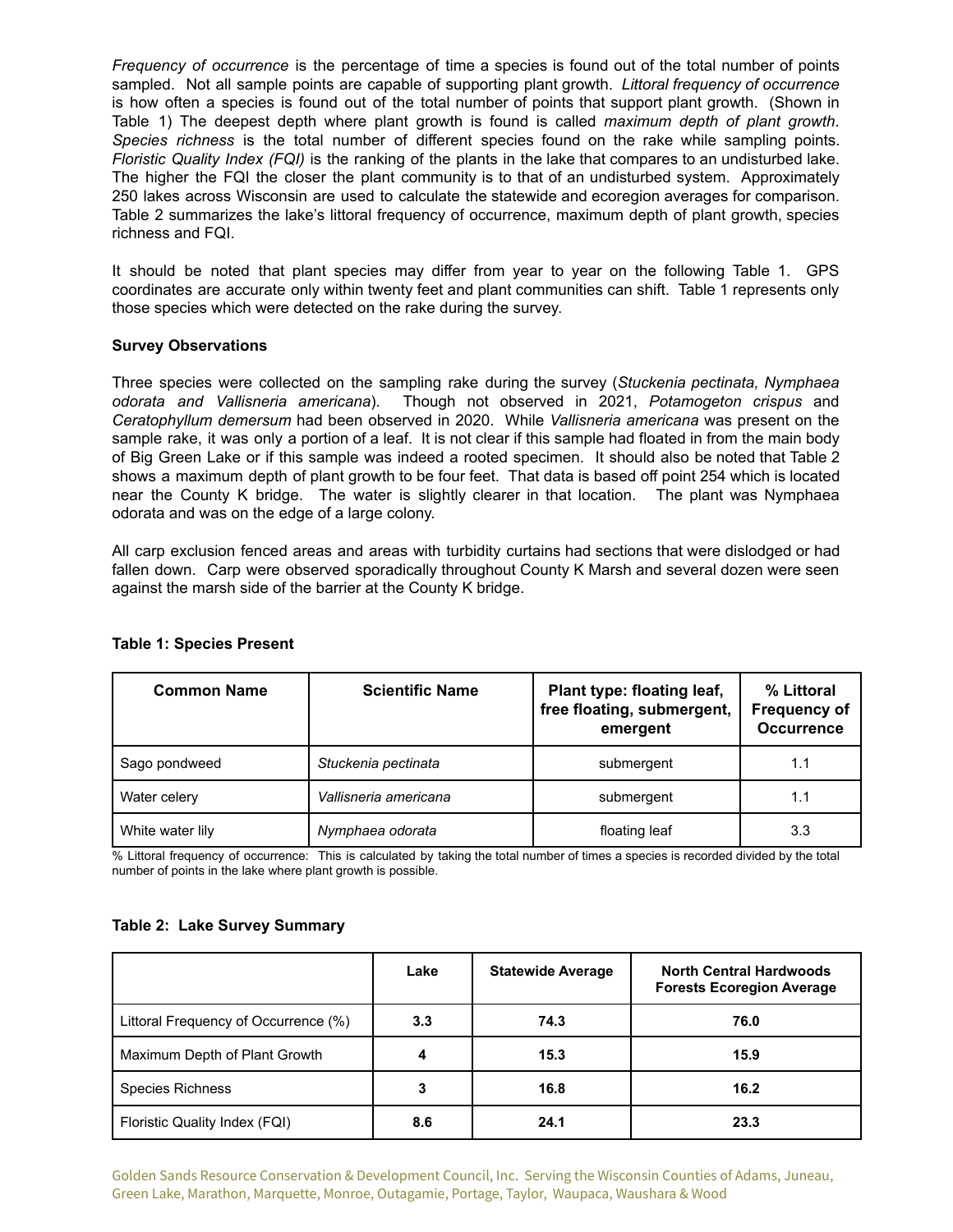Golden Sands Resource Conservation & Development Council, Inc. Serving the Wisconsin Counties of Adams, Juneau, Green Lake, Marathon, Marquette, Monroe, Outagamie, Portage, Taylor, Waupaca, Waushara & Wood